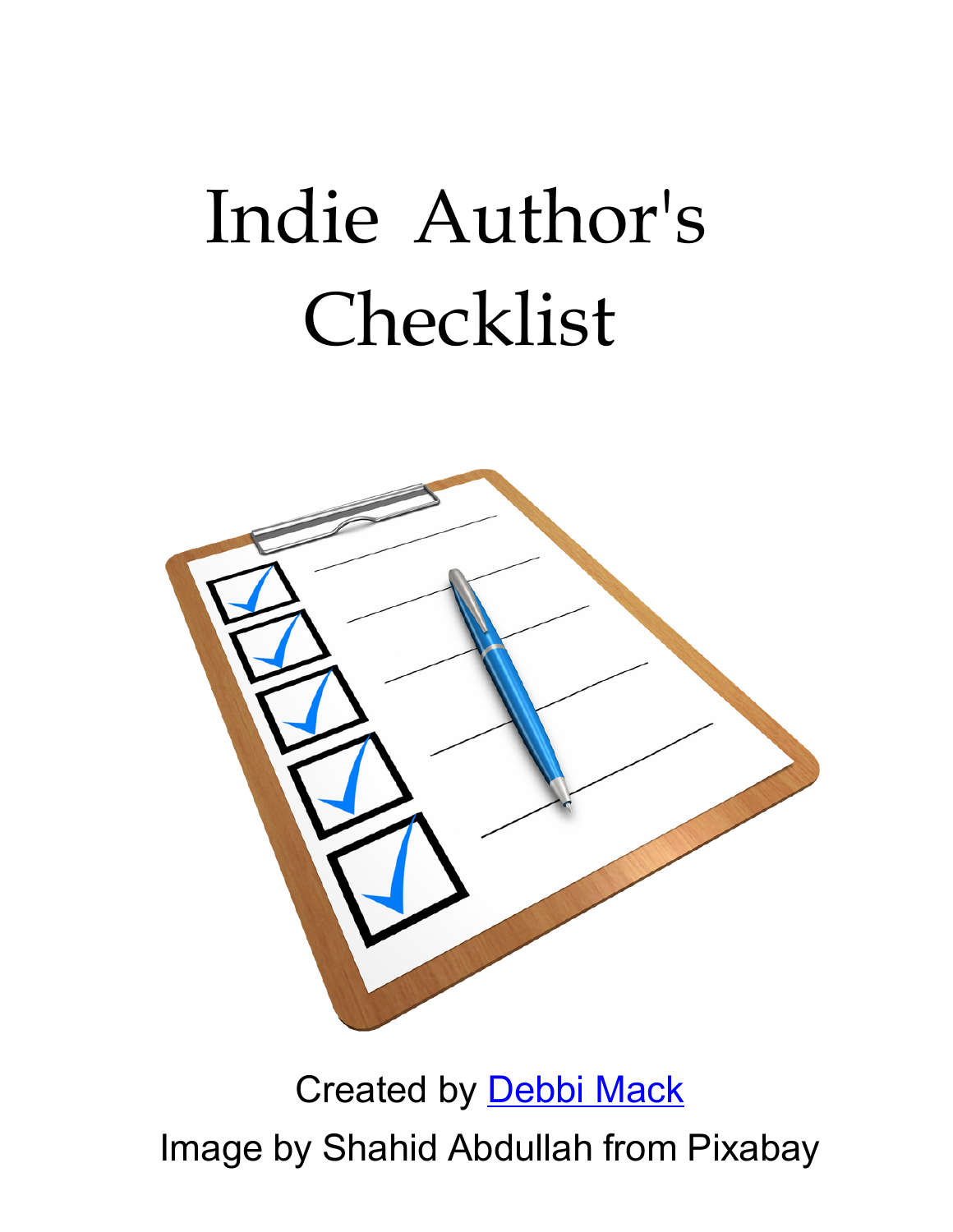| <b>Indie Author's Checklist</b>                                   | <b>URL</b>                   | <b>Date</b> |
|-------------------------------------------------------------------|------------------------------|-------------|
| Register business name (aka,<br>dba)                              | Check local requirements     |             |
| <b>Buy ISBNs</b>                                                  |                              |             |
| Set up website/blog                                               | Free vs. paid hosting/domain |             |
| Write book description                                            |                              |             |
| Hire graphic artist to create<br>cover                            |                              |             |
| <b>Request author blurbs,</b><br>endorsements                     |                              |             |
| Revise after editor's review                                      |                              |             |
| Revise after copyeditor/<br>proofreader's review                  |                              |             |
| <b>Choose distribution options</b>                                |                              |             |
| - KDP Select (Amazon exclusive)                                   |                              |             |
| - wide distribution - direct to<br>platform                       |                              |             |
| - wide distribution - third-party<br>distributor                  |                              |             |
| $-$ D <sub>2</sub> D                                              |                              |             |
| - Smashwords                                                      |                              |             |
| - PublishDrive (for Google Play<br>and other retail distribution) |                              |             |
| -StreetLib (for Google Play and<br>other retail distribution)     |                              |             |
| <b>Choose formats</b>                                             |                              |             |
| $-$ print                                                         |                              |             |
| $-$ ebook                                                         |                              |             |
| - audiobook                                                       |                              |             |
| <b>Print distributors</b>                                         |                              |             |
| - IngramSpark                                                     |                              |             |
| - KDP Print (see Amazon's<br>"Getting Started" guide)             |                              |             |
| - D2D Print (see guide on "How to<br>Publish with Draft2Digital") |                              |             |